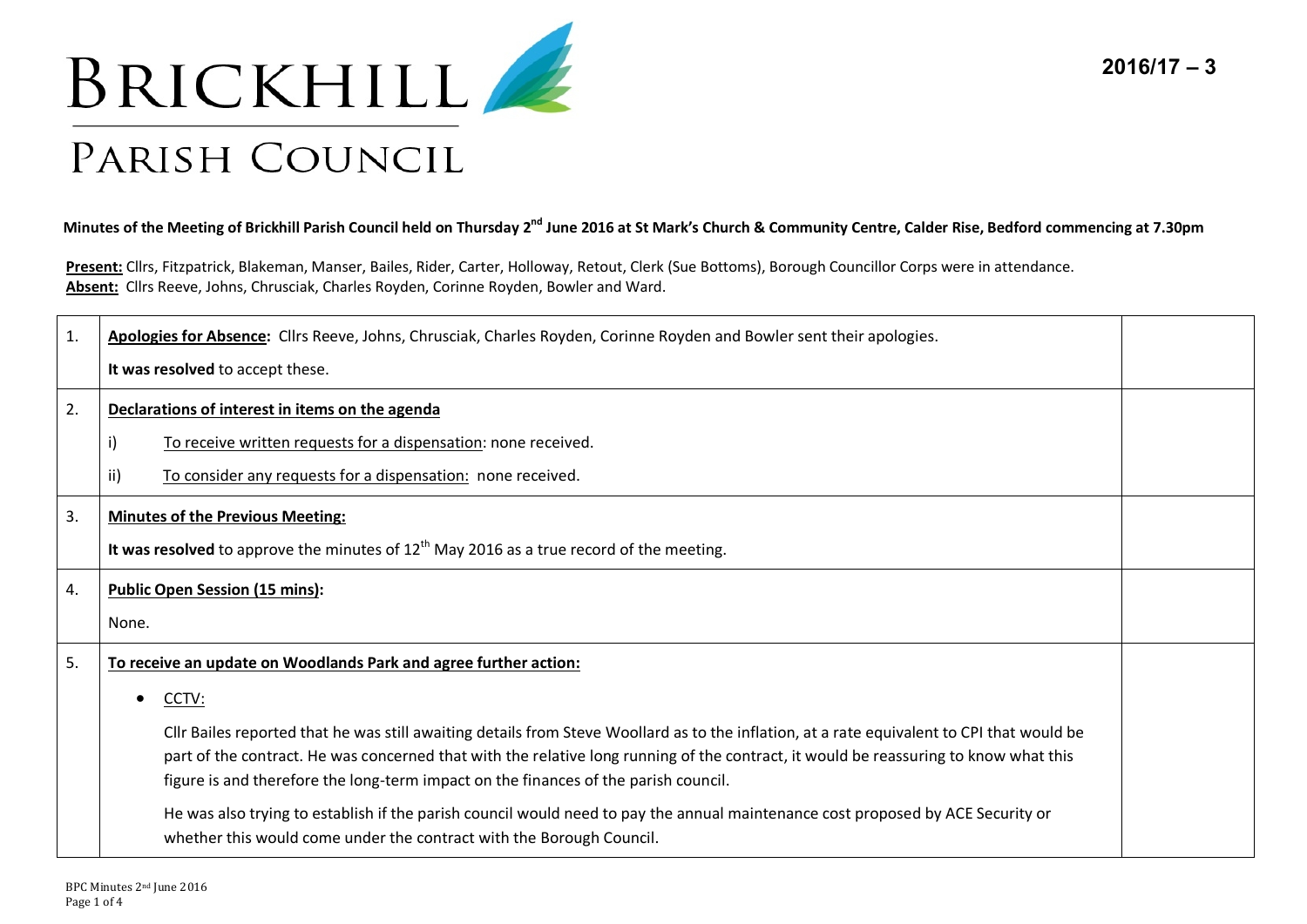# **2016/17 – 3**

|    | <b>Adoption/Parish Council Projects:</b><br>Cllr Bailes confirmed that he, the Clerk, Cllr Fitzpatrick, Paul Pace and Simon Fisher from Bedford Borough Council were meeting with<br>Persimmon to establish the status and future timescale for the adoption of the outstanding areas of Woodlands Park.<br>Cllr Bailes said that the parish council would be attempting to get permission from Persimmon to move forward with the planned<br>projects on Woodlands Park ahead of adoption. He would mention the issue of safety gates on the two main exits from the Owl Park<br>onto Ashmead Road. |              |
|----|------------------------------------------------------------------------------------------------------------------------------------------------------------------------------------------------------------------------------------------------------------------------------------------------------------------------------------------------------------------------------------------------------------------------------------------------------------------------------------------------------------------------------------------------------------------------------------------------------|--------------|
| 6. | To decide if a public consultation is needed for a possible future project to install a green gym on Waveney Green and agree any further<br>action:<br>As Cllrs Bowler and Chrusciak were absent, it was resolved to delay this until the July meeting.                                                                                                                                                                                                                                                                                                                                              |              |
| 7. | To consider and agree action regarding the land between Waveney Green and Francis Groves Close:<br>Following discussion, it was resolved that the Clerk write to Bedford Borough Council to establish if they would be willing to allow the parish<br>council to lease the parts of Waveney Green currently still under their control and to establish any charges.<br>Discussion took place regarding the trees on this section. Cllr Fitzpatrick said it would give the parish council the opportunity to plan for the<br>future maintenance of all the trees on Waveney Green.                    | <b>Clerk</b> |
| 8. | To consider and agree action regarding the funding of a heating survey of the Brickhill Community Centre:<br>Cllr Fitzpatrick proposed that the parish council consider spending money on a heating survey of Brickhill Community Centre in order to assess<br>the state of the current boiler and associated infrastructure and then to consider the alternative options for heating.<br>Following discussion, it was resolved that the Clerk would look at any recommendations by Chesters who undertake the annual maintenance of<br>the system and she would forward a copy to Cllr Fitzpatrick. | <b>Clerk</b> |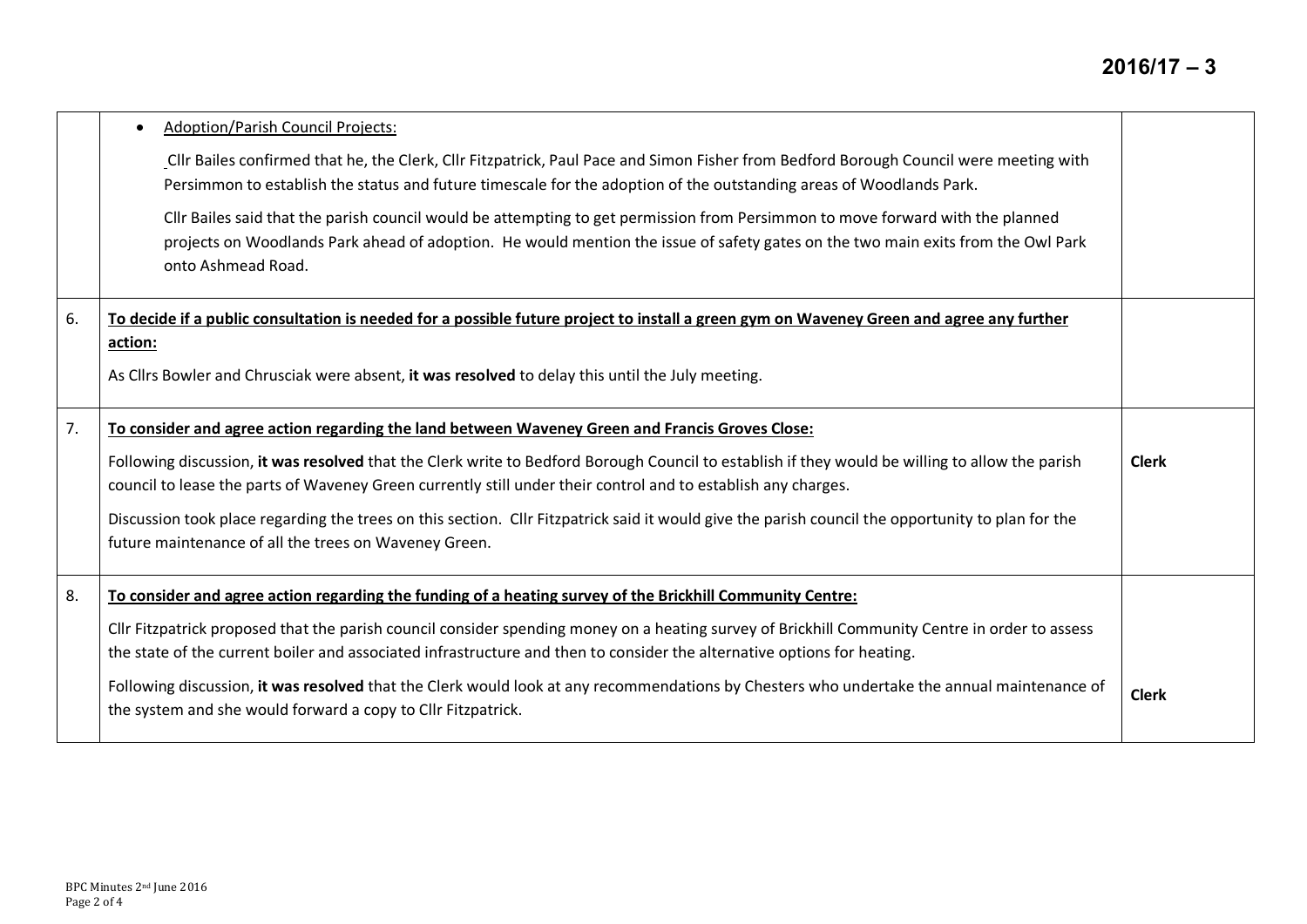#### 9. **Financial Matters:**

### i) To approve bank reconciliations and any accounts for payment:

**It was resolved** to accept the bank reconciliations and the payments listed below;-

| <b>Payee Name</b>       | Reference             | <b>Amount Paid</b> |          | <b>Transaction Detail</b>      |
|-------------------------|-----------------------|--------------------|----------|--------------------------------|
| Solutions 4 Playgrounds | BACS <sub>12</sub>    | £                  | 180.00   | Play area inspection           |
| Viking                  | BACS 13               | £                  | 341.94   | Stationery                     |
| Sport Support           | BACS 14               | f                  | 360.00   | <b>Summer Activities</b>       |
| Red N Security          | BACS <sub>15</sub>    | £                  | 220.00   | Alarm Inspections              |
| <b>White Hart Press</b> | BACS 16               | $\pmb{\mathsf{f}}$ | 638.00   | <b>Newsletters</b>             |
| Jo Barrow               | BACS 17               | $\pmb{\mathsf{f}}$ | 60.00    | <b>Newsletter Distribution</b> |
| iThink Telecom          | D <sub>D</sub>        | $\pmb{\mathsf{f}}$ | 17.68    | Telephone charges              |
| G Wiggs                 | BACS <sub>19</sub>    | $\pmb{\mathsf{f}}$ | 135.00   | Internal audit                 |
| D J Landscapes          | BACS <sub>20</sub>    | £                  | 162.00   | Reinstatement of bollards BCC  |
| Shaun Reilly            | BACS <sub>21</sub>    | $\mathbf f$        | 332.50   | <b>Allotments Work</b>         |
|                         | <b>Total Payments</b> | £                  | 2,447.12 |                                |

**Clerk**

**Cllr Fitzpatrick**

ii) To note completion of the internal audit: It was noted that the internal audit had been completed and no problems found.

iii) To note and implement the NALC/SLCC National Salary Award 2016-18: It was noted that this involved a 1% increase backdated 1<sup>st</sup> April 2016. The Clerk would inform payroll at Bedford Borough Council and Cllr Fitzpatrick would confirm.